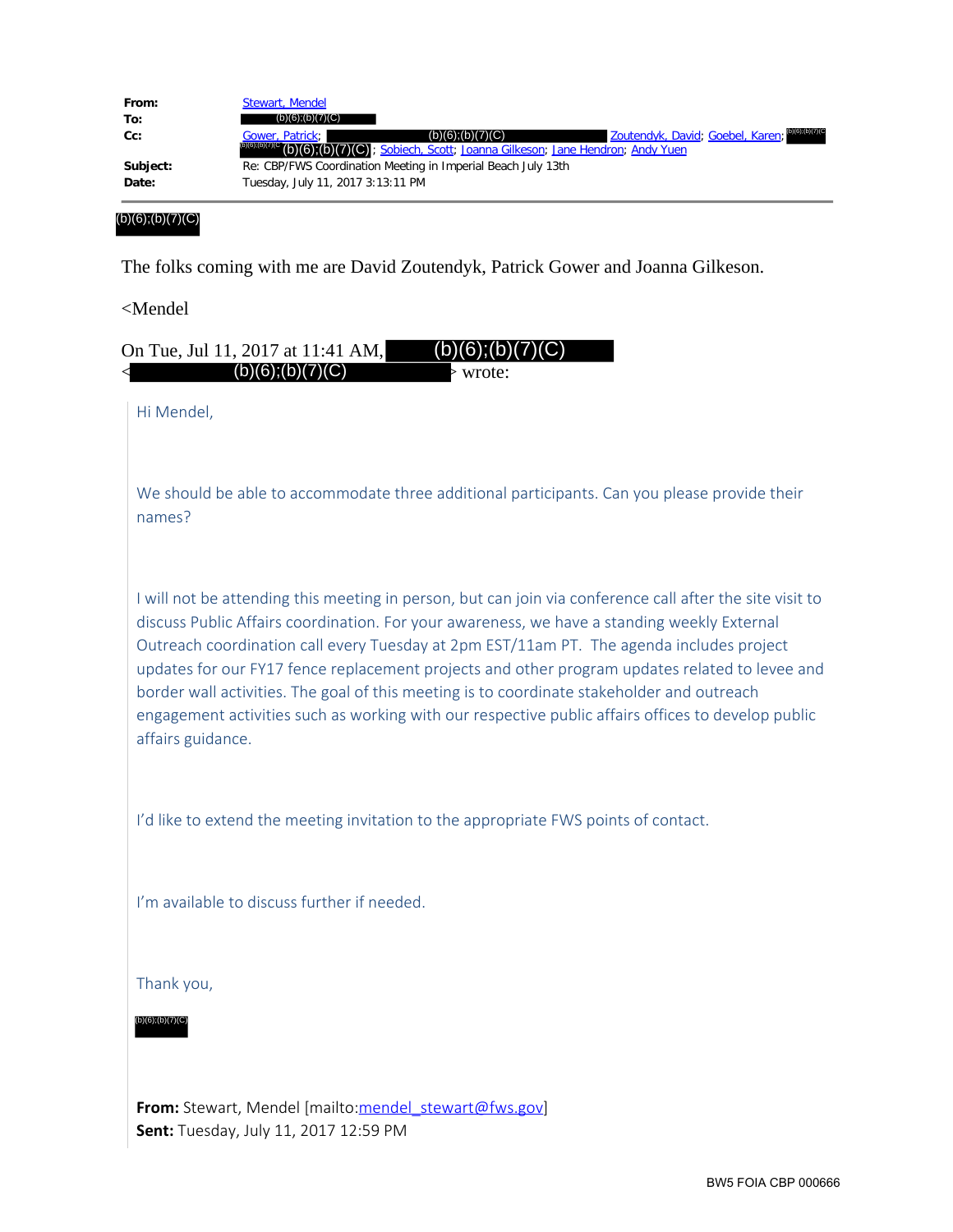| To:                                                                                                                                                                                                                                                                                                                      |                 |                                                                                                                                                                                                                                                                                                                                                                                                     |  |  |  |  |  |
|--------------------------------------------------------------------------------------------------------------------------------------------------------------------------------------------------------------------------------------------------------------------------------------------------------------------------|-----------------|-----------------------------------------------------------------------------------------------------------------------------------------------------------------------------------------------------------------------------------------------------------------------------------------------------------------------------------------------------------------------------------------------------|--|--|--|--|--|
| Cc: Gower, Patrick <patrick gower@fws.gov="">;</patrick>                                                                                                                                                                                                                                                                 |                 | $(b)(6)$ ;(b)(7)(C)                                                                                                                                                                                                                                                                                                                                                                                 |  |  |  |  |  |
| <karen goebel@fws.gov="">;<br/>Subject: Re: CBP/FWS Coordination Meeting in Imperial Beach July 13th</karen>                                                                                                                                                                                                             |                 | >; Zoutendyk, David < david zoutendyk@fws.gov>; Goebel, Karen<br>$(b)(6)$ ; $(b)(7)(C)$<br>Sobiech, Scott <scott_sobiech@fws.gov></scott_sobiech@fws.gov>                                                                                                                                                                                                                                           |  |  |  |  |  |
| $(b)(6)$ ; $(b)(7)(C)$                                                                                                                                                                                                                                                                                                   |                 |                                                                                                                                                                                                                                                                                                                                                                                                     |  |  |  |  |  |
| Thank you for reaching out to us. I plan to attend on 13th and would like to bring 3 others<br>with me. This includes our Division Chief for the area, the biologist who will likely be<br>working directly with you and a person representing public affairs since this effort will<br>likely generate public interest. |                 |                                                                                                                                                                                                                                                                                                                                                                                                     |  |  |  |  |  |
| Can you support 4 of us?                                                                                                                                                                                                                                                                                                 |                 |                                                                                                                                                                                                                                                                                                                                                                                                     |  |  |  |  |  |
| <mendel< td=""></mendel<>                                                                                                                                                                                                                                                                                                |                 |                                                                                                                                                                                                                                                                                                                                                                                                     |  |  |  |  |  |
| On Tue, Jul 11, 2017 at 8:04 AM.<br>(b)(6);(b)(7)(C)<br>Good morning Patrick-                                                                                                                                                                                                                                            | (b)<br>> wrote: |                                                                                                                                                                                                                                                                                                                                                                                                     |  |  |  |  |  |
| have room for a few more participants. We can also host a conference line.                                                                                                                                                                                                                                               |                 | I support the BPAM PMO, we are developing an agenda and will have background materials<br>available at the meeting. CBP's intent is to provide FWS with an overview of the CBP's FY17<br>projects and discuss the San Diego's activities in more detail. The visit will begin with a site visit<br>of the project area and then a brief presentation after at the Imperial Beach Station. We should |  |  |  |  |  |
| Thanks,<br>(b)(6);(b)(7)(C)                                                                                                                                                                                                                                                                                              |                 |                                                                                                                                                                                                                                                                                                                                                                                                     |  |  |  |  |  |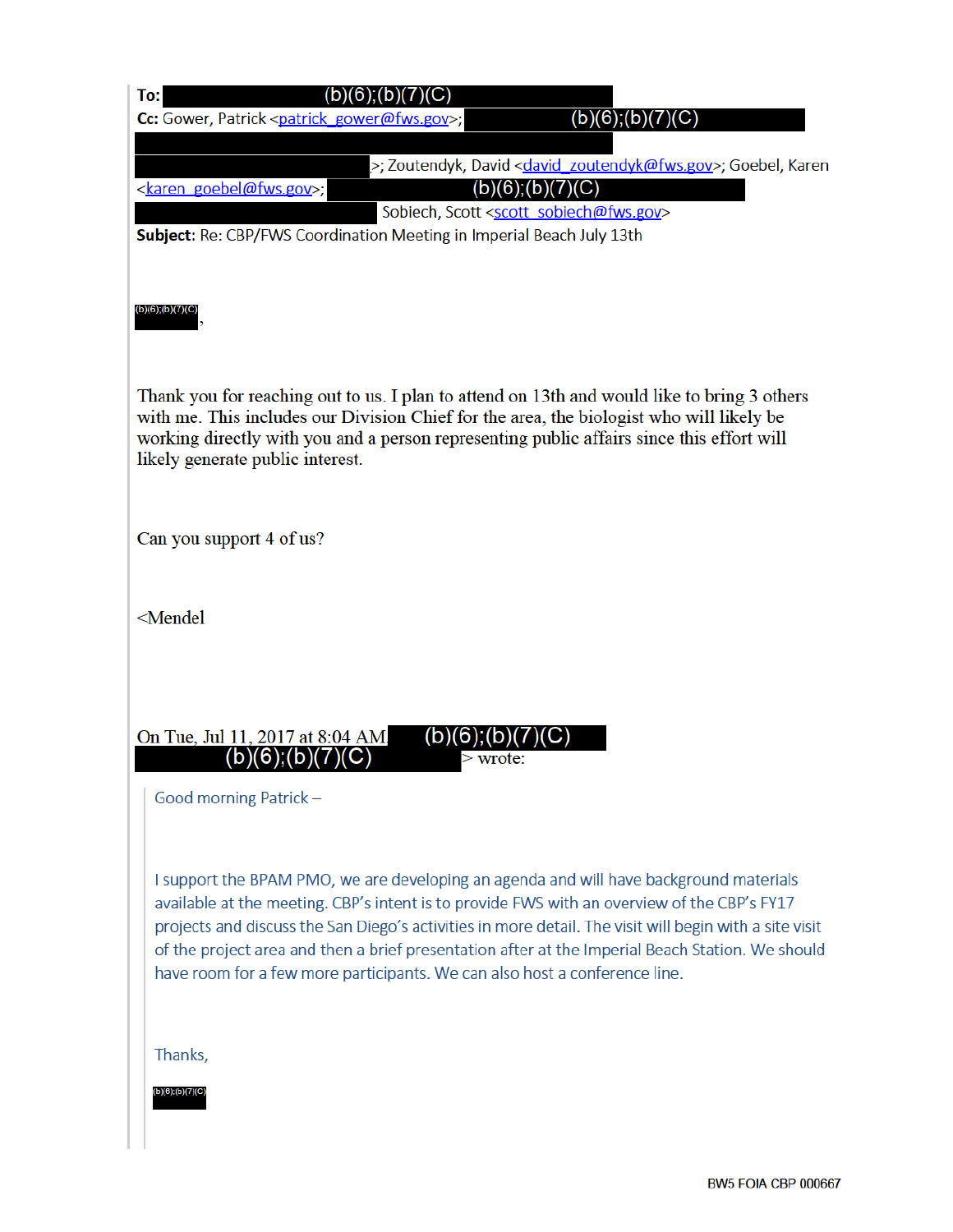From: Gower, Patrick [mailto:patrick\_gower@fws.gov]

**Sent:** Monday, July 10, 2017 6:12 PM  $(b)(6);(b)(7)(C)$ 



 $(b)(6);(b)(7)(C)$ 

>; Zoutendyk, David <david\_zoutendyk@fws.gov>; Mendel Stewart <mendel\_stewart@fws.gov>; Goebel, Karen <karen goebel@fws.gov> **Subject:** Re: CBP/FWS Coordination Meeting in Imperial Beach July 13th

Can you please provide some of the specifics of the meeting such as where are we meeting, what specifically will we discuss and will we be conduting a site visit. Please forward any backround information if you have any. We have a few of people who would like to attend; how much room do we have?

thanks

## Patrick Gower

Fish and Wildlife Biologist

Carlsbad Fish and Wildlife Office

(760) 431-9440 ext 352

On Fri, Jul 7, 2017 at 2:21 PM,  $(b)(6)(b)(7)(C)$  wrote:

 $(b)(6);(b)(7)(C)$ 

Patrick – CBP is planning for a coordination meeting related to a fence replacement project in San Diego on July  $13<sup>th</sup>$ . We are attempting to reach out to the appropriate persons from Fish and Wildlife to invite them to the meeting. The purpose of the meeting is to inform FWS of the project and begin our environmental planning process. We have reached out to Mendel Stewart but wanted to also check with you as to whether you or someone else from your office would be available to participate. Please let us know if we should reach out to anyone else in Carlsbad.

Thank you,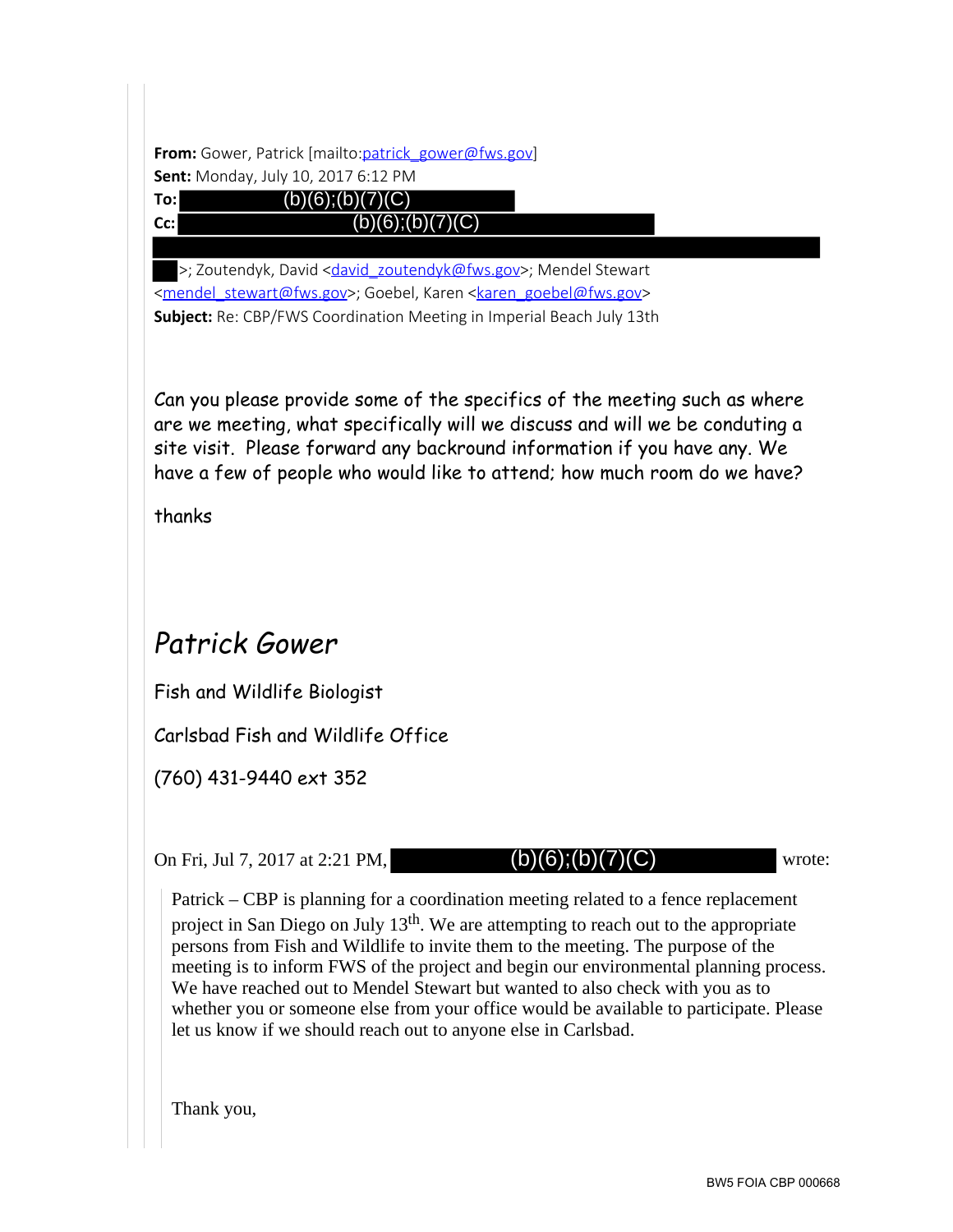

Carlsbad Fish and Wildlife Office

Field Supervisor

2177 Salk Avenue, Suite 250

Carlsbad, CA 92008

760-431-9440 x211 office



mendel\_stewart@fws.gov